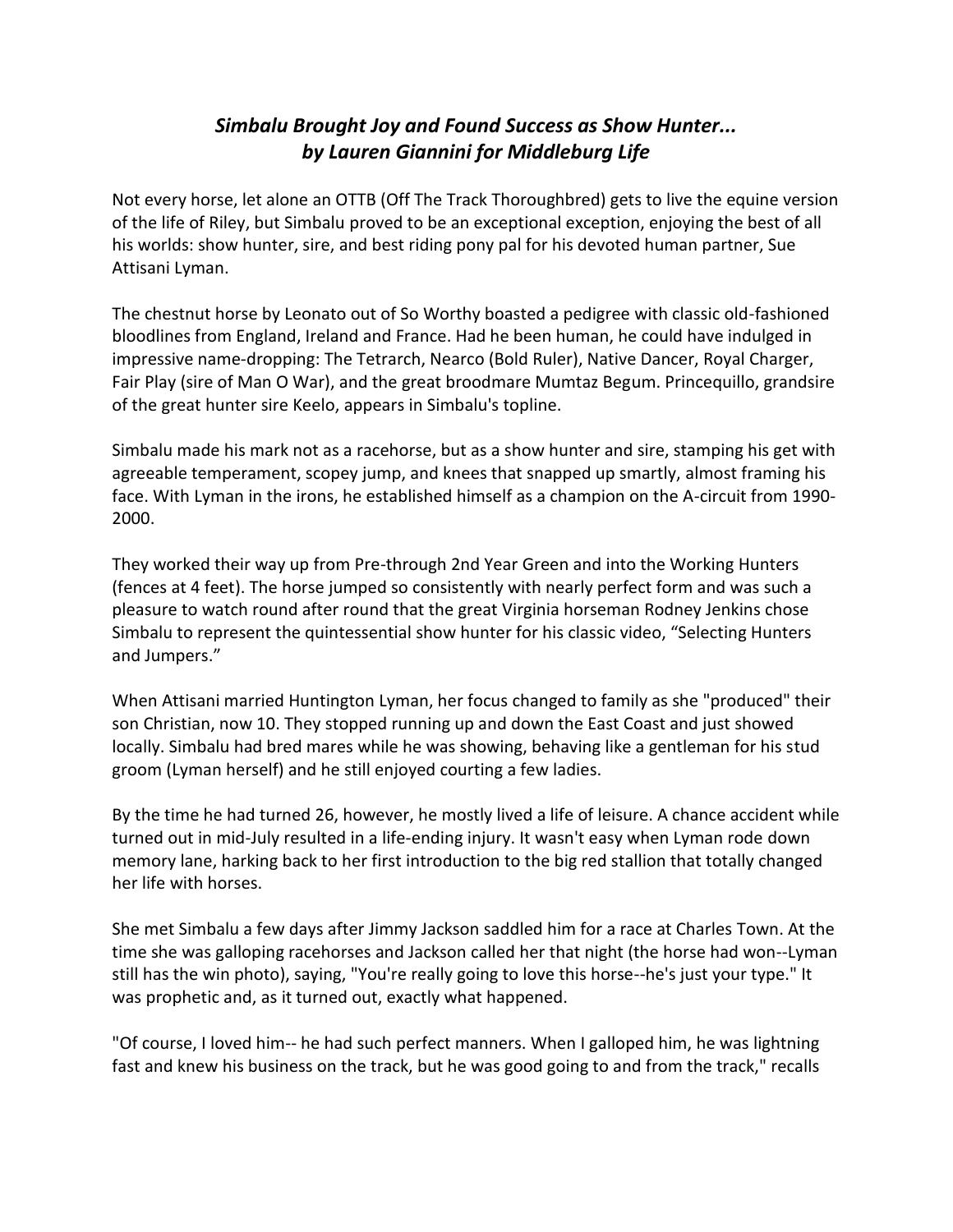Lyman. "He was 3 years old -- dead quiet in spite of being in the stall all the time -- and a beautiful mover."

They thought Simbalu had an epiglottic entrapment, because he couldn't breathe after a halfmile of speed work. They planned to have Jackson train him and run short distances to earn enough money for the surgery. When the young horse chipped his ankle, the owner sent him to Lyman for six weeks of stall rest. During the layoff, his stifles got loose and as soon as she could, Lyman started him on the lunge line to improve his condition.

"That was at the end of May and his mind was so good -- he was only 4," says Lyman, completely hooked. When the owner called with the news that the horse could come back and be gelded, she dug in her heels and thought, "No way." She got shivers when she longed him over a small X: His knees were up around his eyeballs.

"He was scopey -- everything you wanted in a hunter. Then I build an oxer -- maybe it wasn't fair, but I wanted to see when he would do." she admits. "The first time he stopped, crashing into the rails, I built it right back up, and he went right down to it, jumping it in perfect form, over the top of the standards. I knew I had to buy him to keep him a stallion. He was just too nice."

The rest, as they say, is history. Lyman struck a deal that pleased her and the owner, who didn't have to pay for lay-up board or gelding or surgery to fix the horse's breathing.

Simbalu settled...She knew he had what it takes to be a top hunter and that is where his training began. She gave him worldliness and mileage by taking him to schooling shows at The Grove, outside Warrenton. "He was so easy to deal with -- I did everything by myself back then," she says. "He over-jumped everything -- as if it was 4-foot-- but he just impressed me with how easy he was around other animals. That fall I showed him to Katie (Monahan Prudent), and they offered me \$10,000."

During the pre-purchase exam, Simbalu was a bit off when turned tightly to the right. Even though his X-rays were fine, the Prudents passed on him. That winter, Lyman started taking him to bigger shows. Dale Crittenberger helped her during his Baby and Pre-Green Hunter days. That fall, when the Prudents saw the horse at a show, they offered Lyman \$30,000. She rejected their offer, knowing he was worth far more. Horse and rider started their A-circuit partnership; because he was still a stallion, the gentlemanly hunter eventually contributed to Lyman's finances to earning stud fees.

Keeping animals for 20 years makes them like family, and so it was with Simbalu. The silver lining in the cloud of his untimely demise is that Simbalu's son, The Lion's Share, is co-owned by Lyman with Amanda Hartmann, a New Yorker from the area who attended The Hill School, where she's president of the alumnae, and Foxcroft.